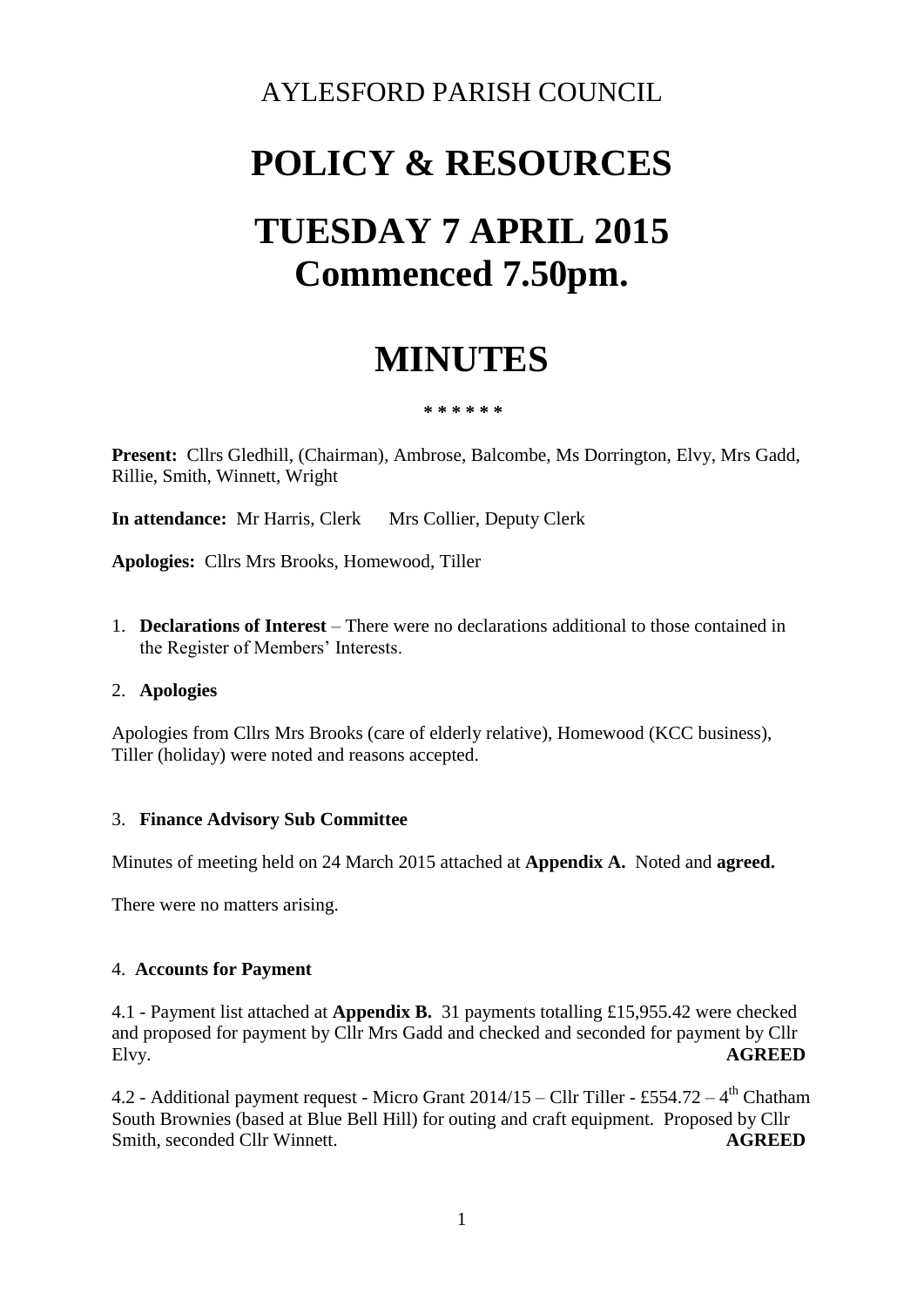#### 5**. Law and Order**

Criminal damage to bench at The Hollow – crime report made 31 March 2015.

Fire brigade called out to incident in Ferryfield – attempt to burn a fallen tree – 3 April 2015.

Overnight camping reported in Ferryfield over Easter. To be reported to police if they return. Post Meeting Note: Tents and occupants were seen packing up Wed. 8<sup>th</sup> April am. Reported to PCSO.

#### 6**. New Eccles Car Park**

Planning permission awaited but following discussions between contractor, highway consultant and the Clerk, cost of scheme has reduced to £26,500 from £29,100 due to a recommended lower specification of surfacing materials required.

#### 7. **Rugby Club/Netball League**

Clerk arranging a meeting with Club Chairman to discuss rent review and any other issues. Regular meeting pattern to be established.

8. **Flood Defences -** No report to this meeting.

#### 9**. Council Vacancies**

Currently - 1 Walderslade; 2 Aylesford South; 2 Eccles.

Elections 7 May 2015 - Nomination papers due back to TMBC by Thurs 9 April – 4pm.

#### 10**. TMBC Local Centres Fund Budget**

Aylesford village centre: £7500 TMBC grant for this project has now been paid to the Parish Council.

Village welcome sign – Planning permission granted and Royal British Legion Industries are making the sign. Post Meeting Note: Sign received. Awaiting in house installation.

Village square enhancement – Report made to Environmental Services Committee on 24 March. Draft design for comment expected June 2015.

#### 11. **Kent Association of Local Councils**

The Council has received notification of the annual renewal of membership of the KALC at a cost of £1368 (inc. VAT). It is recommended that membership is renewed. **AGREED**